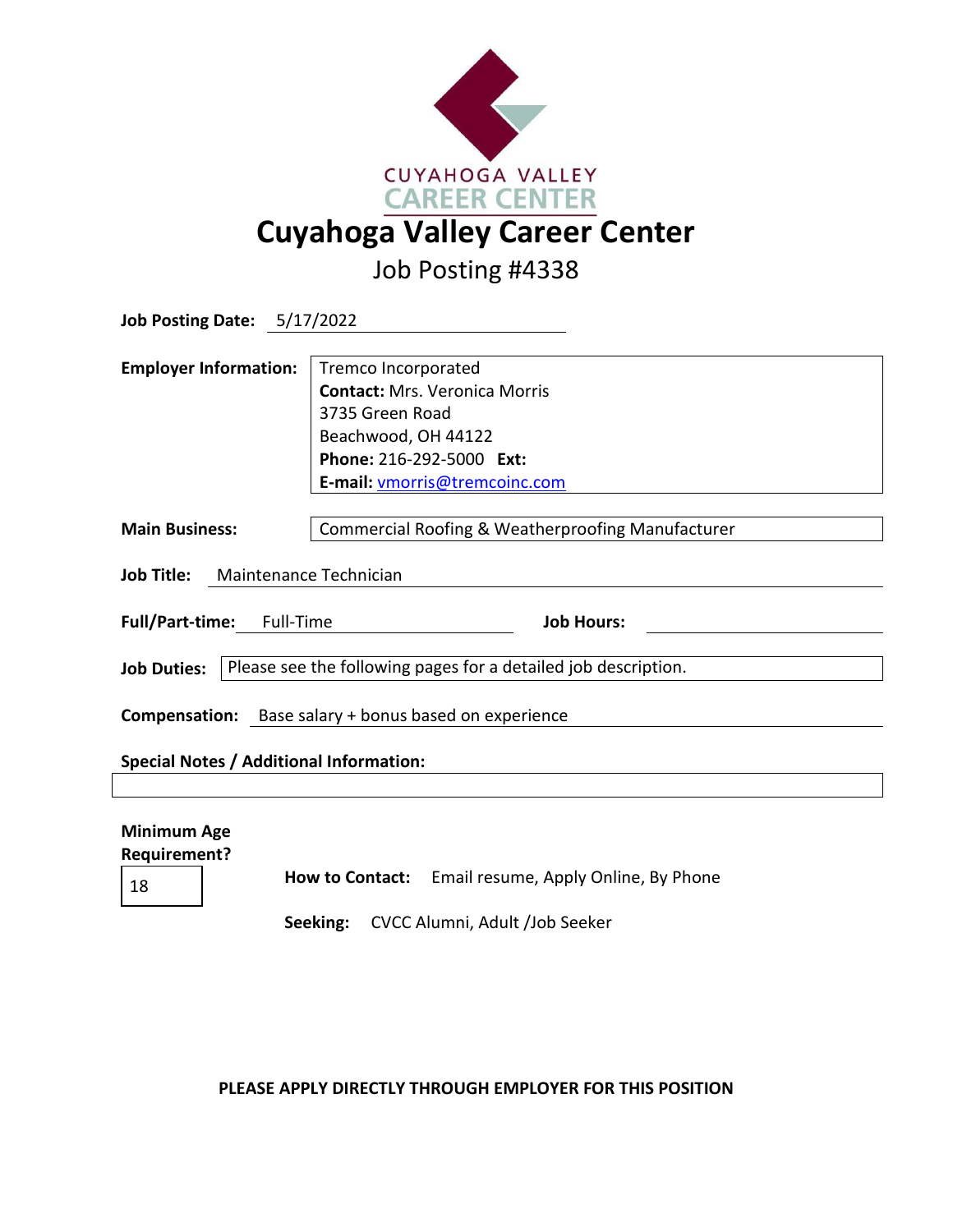The Maintenance Technician performs scheduled and unplanned plant process maintenance and repairs. Responds to unscheduled maintenance issues as required. Maintains parts inventories, submits purchase requisitions, and maintains equipment files. Communicates job status as appropriate to operators, management, and other maintenance personnel. Description for Internal Candidates

## **ESSENTIAL DUTIES AND RESPONSIBILITIES**

Troubleshoots, plans, modifies, and repairs/rebuilds all types of plant equipment

Performs basic electrical troubleshooting, repair, and construction, as required

Tests new or repaired equipment to assure satisfactory performance

Modifies/fabricates as required, using welder, cutting torches and various machines and tools

Keeps equipment, maintenance shop, and job sites in a clean and orderly condition

Works in accordance with OSHA and Tremco safety policies and procedures

Works from ladders, lifts, elevated places, and confined spaces, as required

Documents work completed; reports job outcome/supplies

Daily handoff /communication with other shifts

Details job status as appropriate to operators, management, and other maintenance personnel

Submits requisitions for repair/replacement parts, as necessary

Enters MRO receipts in SAP system, maintains parts inventory/shop/equipment files/records

Lifts up to 50 lbs., as required. Heavier parts/materials will be handled using other methods

Works with solvents, degreasers, lubricants, and other common industrial chemicals

Works with minimal supervision

Directs work of others, as required (contractors, operators, etc.)

Researches equipment/facility needs, as appropriate, through manuals, files, internet, etc.

Regular hours/shifts may vary as production and maintenance coverage needs dictate. Overtime and weekend work will be required, at times.